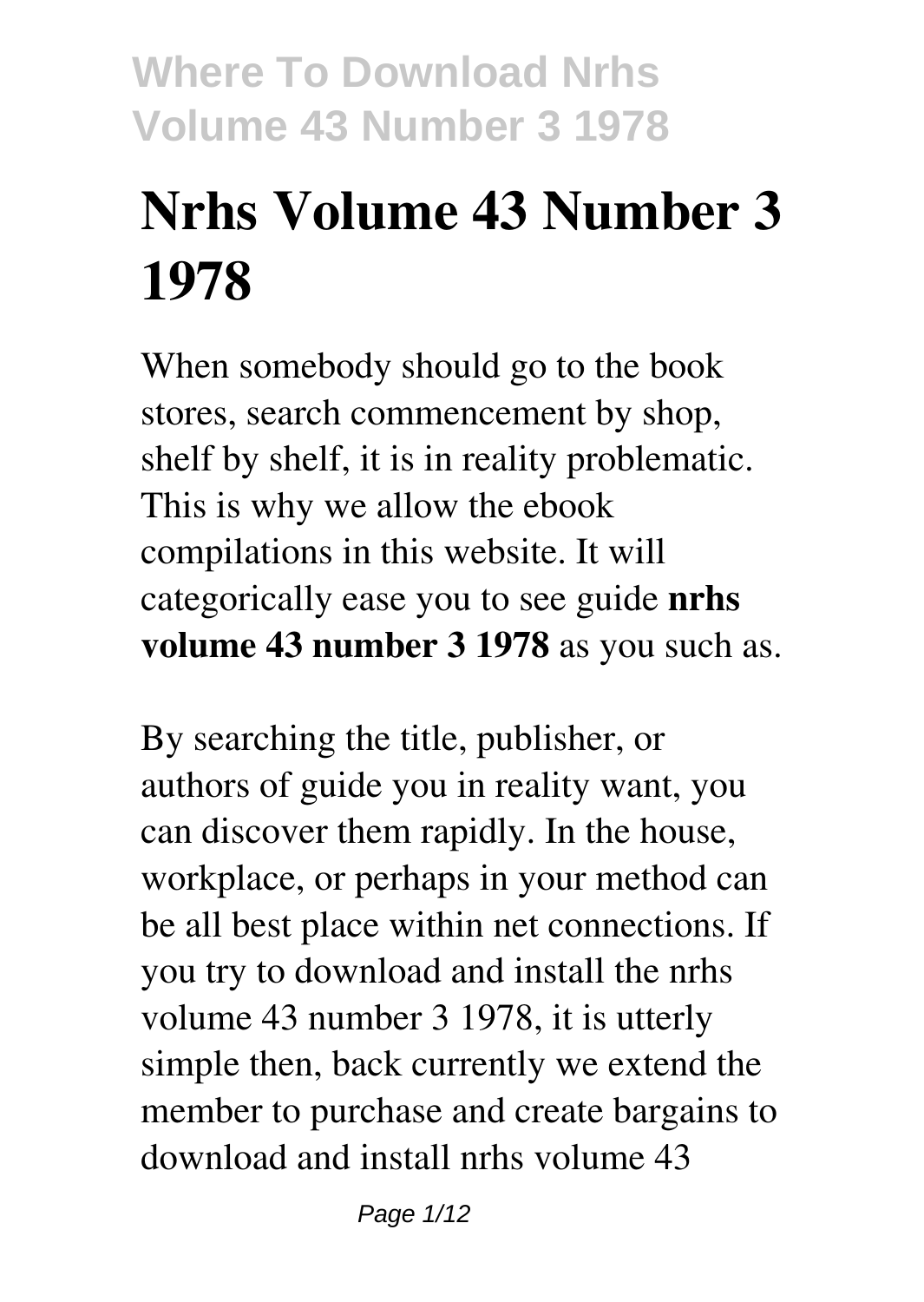number 3 1978 therefore simple!

is one of the publishing industry's leading distributors, providing a comprehensive and impressively high-quality range of fulfilment and print services, online book reading and download.

### **1935-2012 VOLUME 43 NUMBER 1 CHAPTER WEBSITE WWW NRHS1.ORG ...**

1935 - 2012 volume 43 number 5 chapter website: www.nrhs1.org may 2012 m ay 1, 1971-m ay 1, 2012 41 y ears [a rticle from a mtrak i nk - e mployee p ublication]

### **Volume 43 Number 9 September 2012 northstar-nrhs.org**

Volume 43, Number 5 July-Aug.-Sept. Page 2/12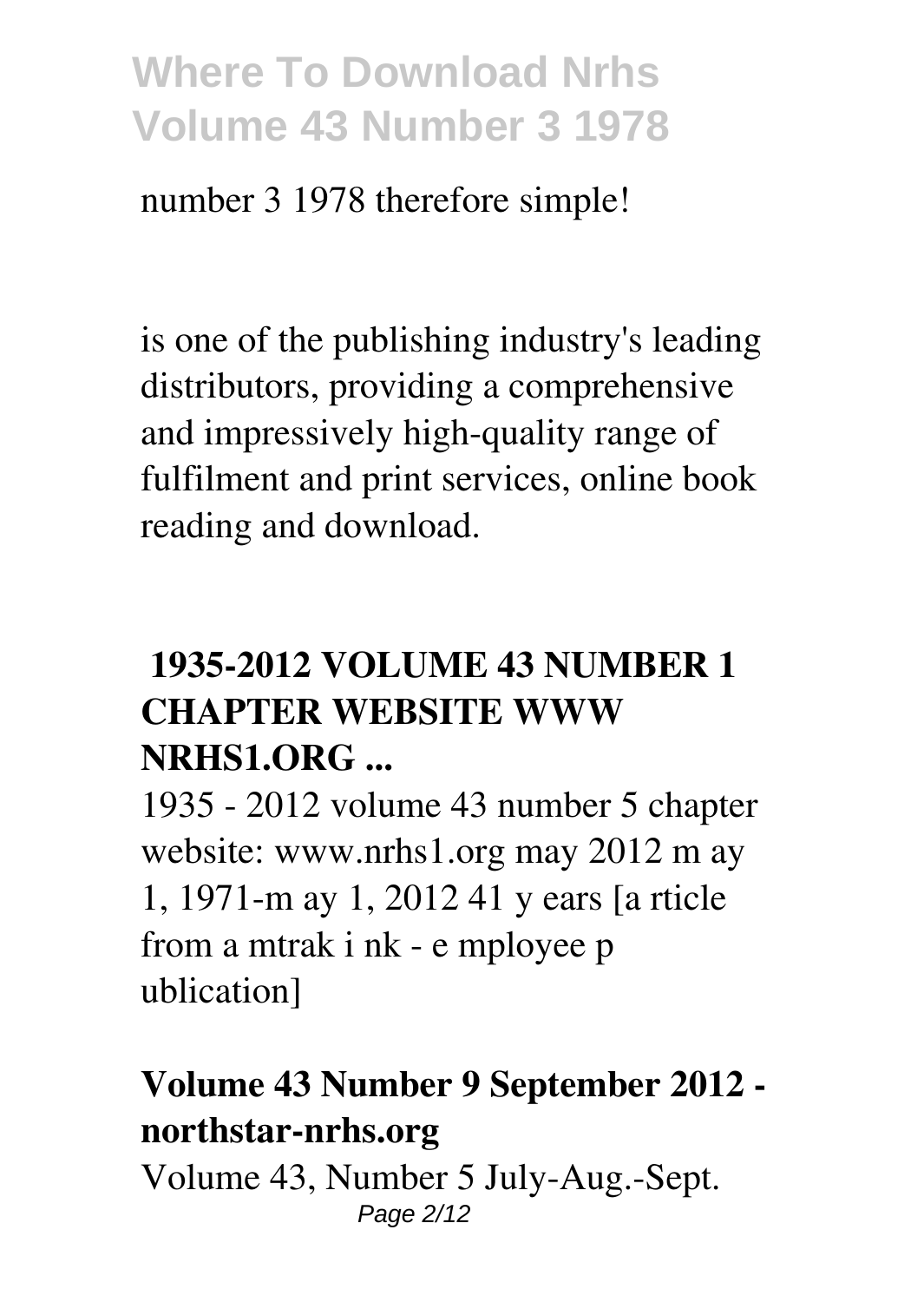2011 Turntable Times is published bimonthly as the newsletter of the Roanoke Chapter, National Railway Historical Society, Inc. Opinions and points of view expressed herein are those of the staff members of the Turntable Times and not necessarily reflect those of the members, officers or directors of the Chapter.

#### **1935 - 2012 VOLUME 43 NUMBER 8 CHAPTER WEBSITE WWW.NRHS1 ...**

the NRHS will be held on September 15th at 6:30 pm, at Roseville Lutheran Church at 1215 Roselawn Ave-nue, midway between Lexington and Hamline Ave-nues in Roseville. See map on following page. Note the EARLIER START TIME at 6:30 pm. Program: Hudson Leighton slides There will be a pre-meeting get-together at the Keys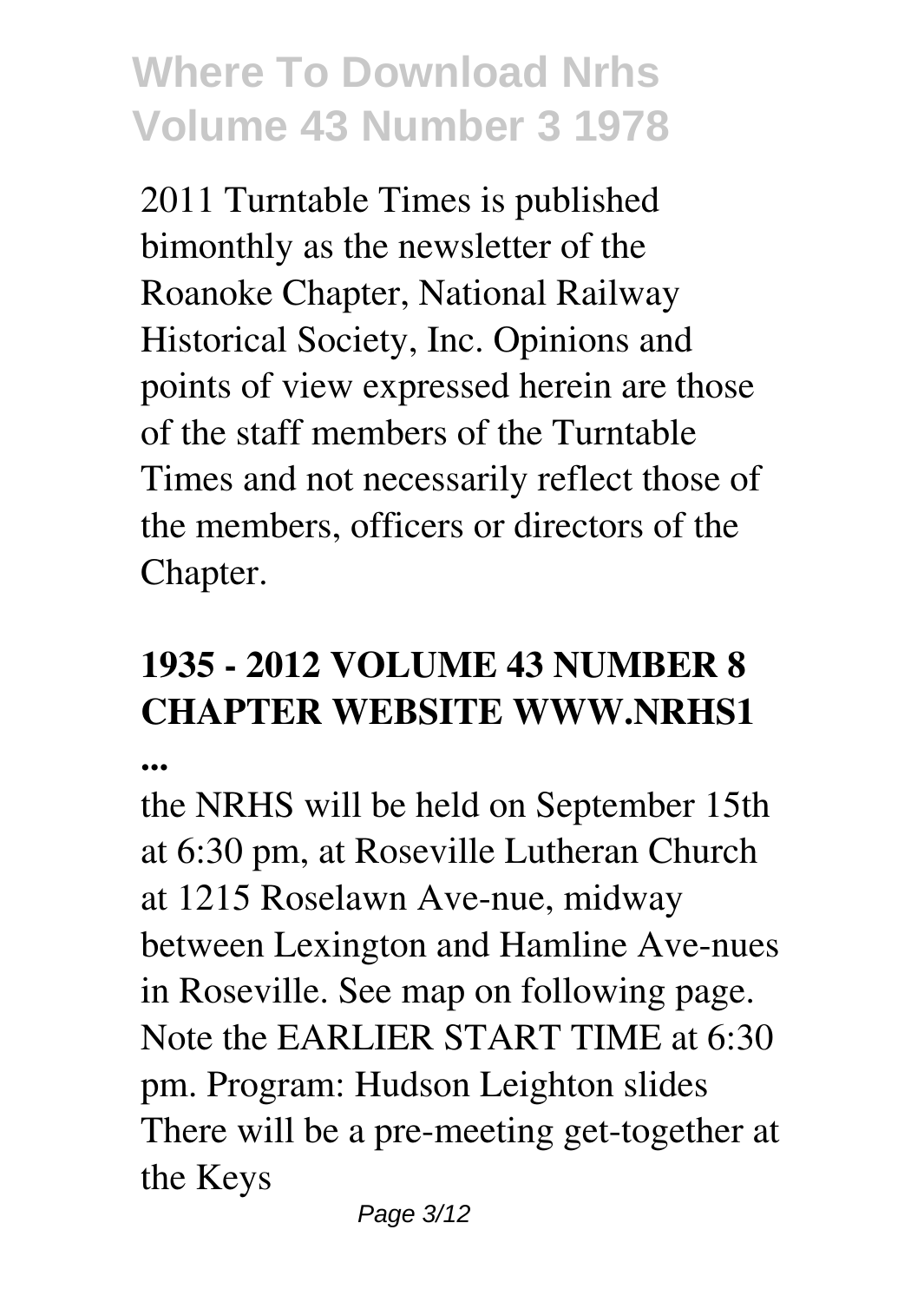## **sounds and food, passengers will board the The Official ...**

NRHS: VOLUME 43, NUMBER 4, 1978 on Amazon.com. \*FREE\* shipping on qualifying offers.

### **1935 - 2012 VOLUME 43 NUMBER 10 CHAPTER WEBSITE WWW NRHS ...**

Volume 43 Number 5 May 2012 Contents Officer Contact Directory P.2 Directions to the meeting site P.2 Amtrak to D.C. in 1985 P.2 Editorial - The Elephant in the Room P.5 From Trains Reference: Norfolk Southern Heritage units P.6 From Trains Newswire P.7 Membership Meeting Min.utes of April 21st P.8

### **Volume 43, Number 3 (1962) - Iowa Research Online**

A letter introducing the high school's new vaping diversion program was recently Page 4/12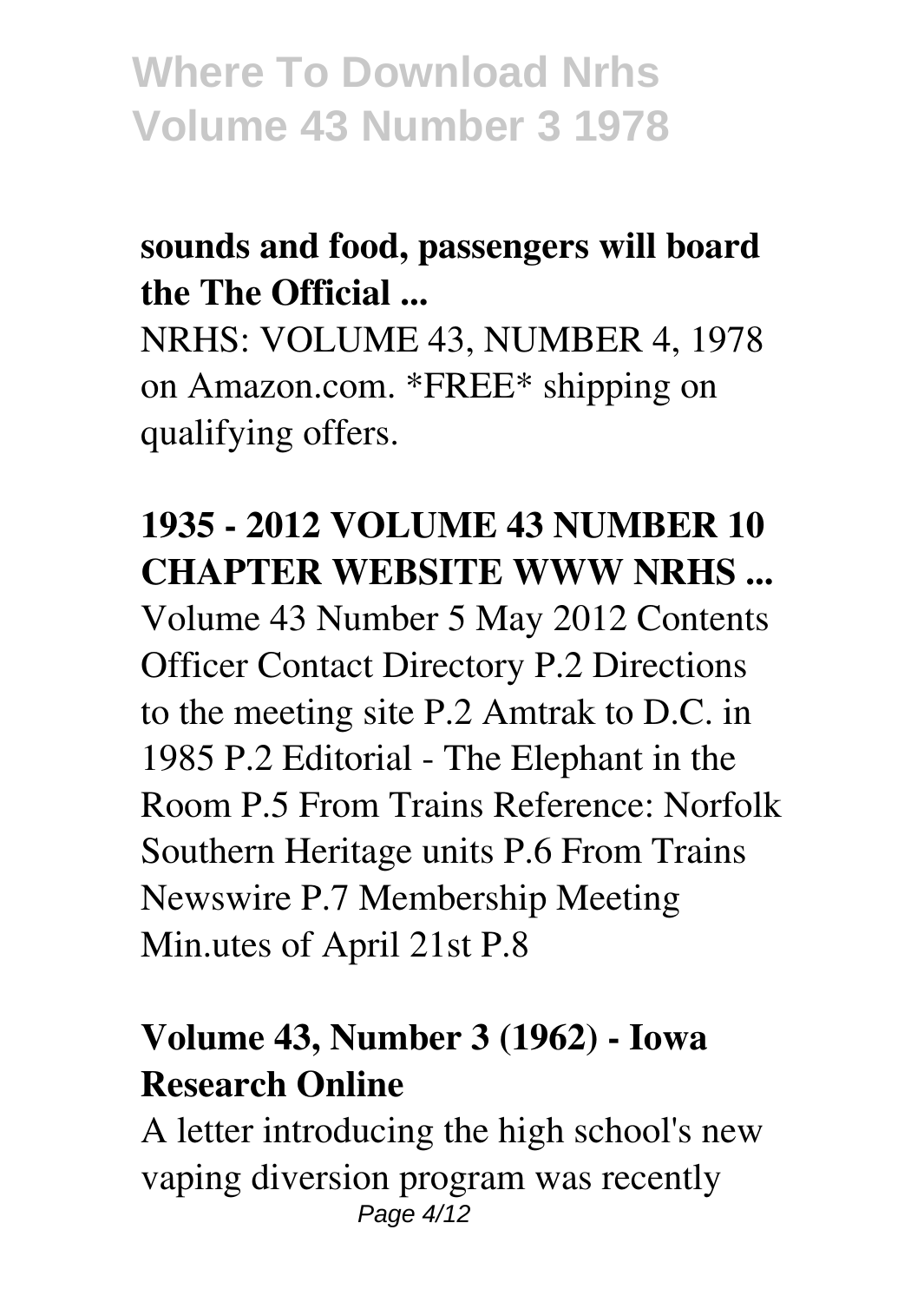sent out to parents/guardians. The letter begins as below: Nashoba Regional High School, like many other schools in Massachusetts and across the nation, has seen a spike in incidents involving student vaping.

# **1935 - 2012 VOLUME 43 NUMBER 5 CHAPTER WEBSITE WWW.NRHS1**

**...**

1935 - 2012 volume 43 number 4 c hapter website: www.nrhs 1. org april 2012 old broad 's waiting room piled with debris dropped from upper floors down air shaft.trucks are where grand stairway stood.

#### **Nrhs Volume 43 Number 3**

Volume 43, Number 3 April 2011 Turntable Times is published bimonthly as the newsletter of the Roanoke Chapter, Page 5/12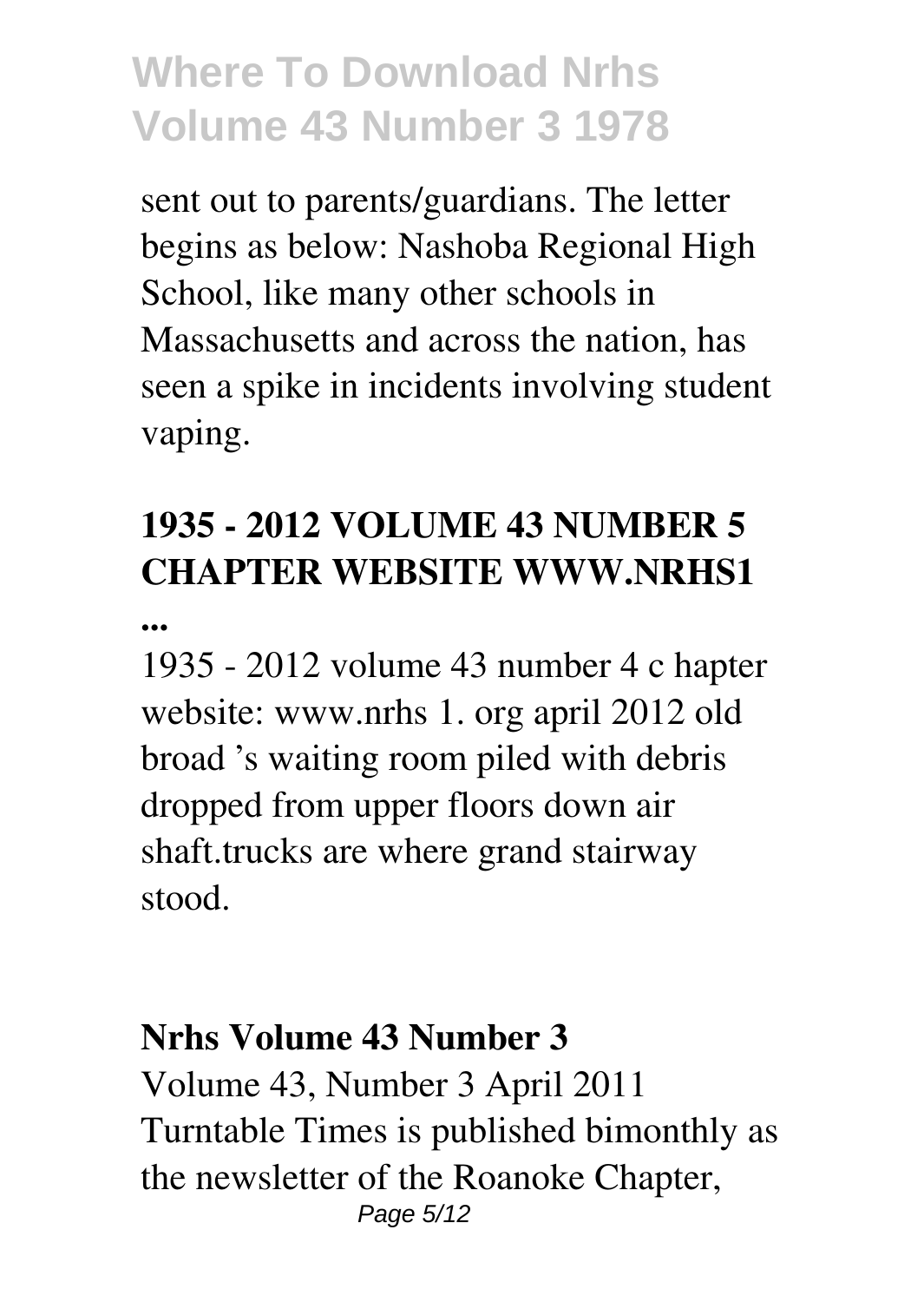National Railway Historical Society, Inc. Opinions and points of view expressed herein are those of the staff members of the Turntable Times and not necessarily reflect those of the members, officers or directors of the Chapter.

### **U m /e The Official Newsletter of pcoming eetings vents ...**

May 3 - Board Meeting May 19 - Chapter Meeting June 7 - Board Meeting Volume 43, Number 1 January-February 2011 The Official Newsletter of the Roanoke Chapter, National Railway Historical Society, Inc. Visit us on the web: www.RoanokeNRHS.org moment with the magnificence of a live steam working hard in the snow, that moment, at

### **Volume 43 Number 5 May 2012 northstar-nrhs.org**

1935 - 2012 VOLUME 43 NUMBER 8 C Page 6/12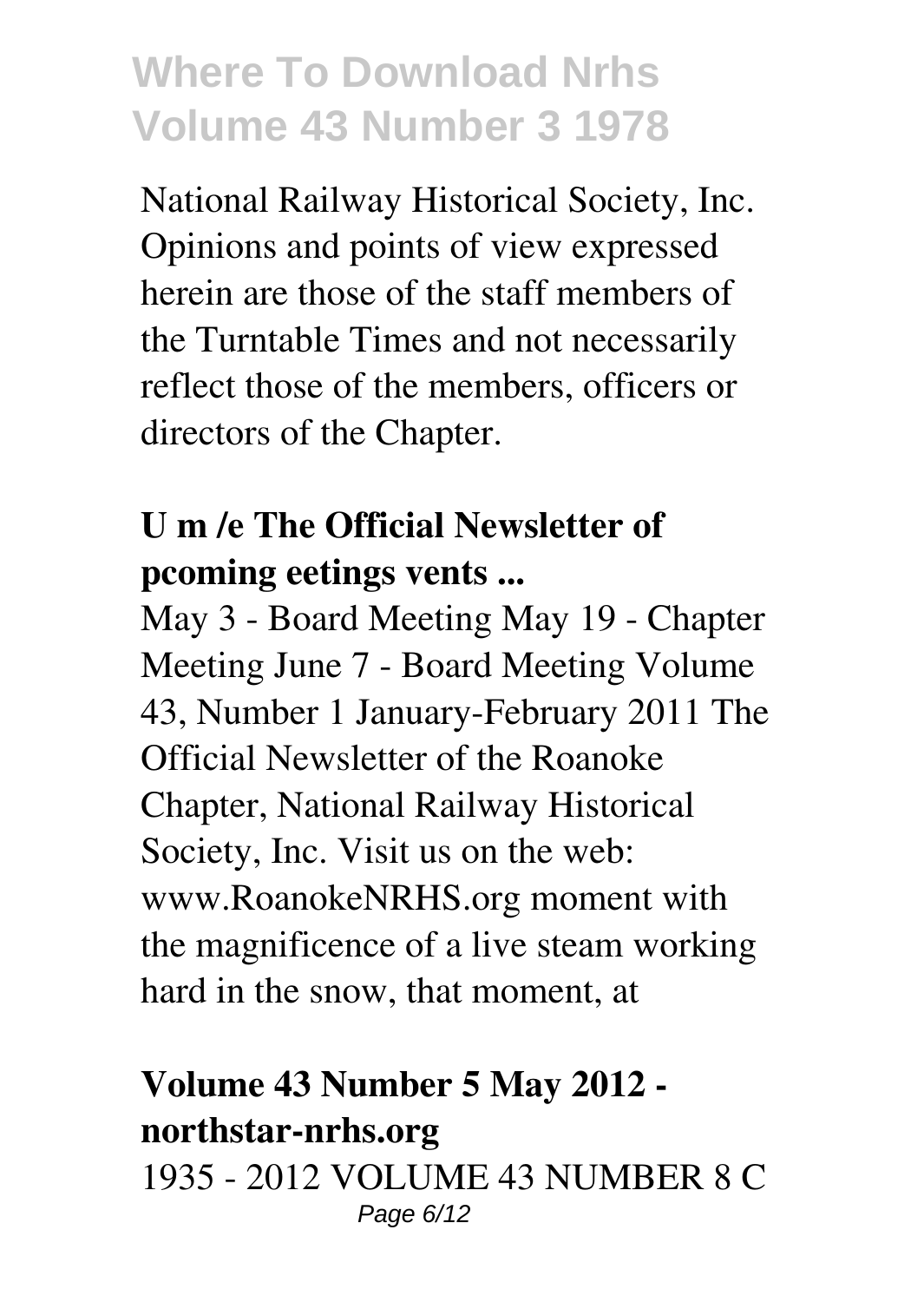HAPTER W EBSITE: WWW.NRHS1. ORG AUGUST 2012 The first interlocking plant at 17th street in Altoona was placed in service on March 6, 1890. The building was positioned where the present day ALTO tower is located and was referred to as simply

#### **moment with the magnificence of a live steam The Official ...**

Volume 43, Number 2 March 2011 Turntable Times is published bimonthly as the newsletter of the Roanoke Chapter, National Railway Historical Society, Inc. Opinions and points of view expressed herein are those of the staff members of the Turntable Times and not necessarily reflect those of the members, officers or directors of the Chapter.

# **tive will mostly be used by TVRM around U m /e The ...**

Page 7/12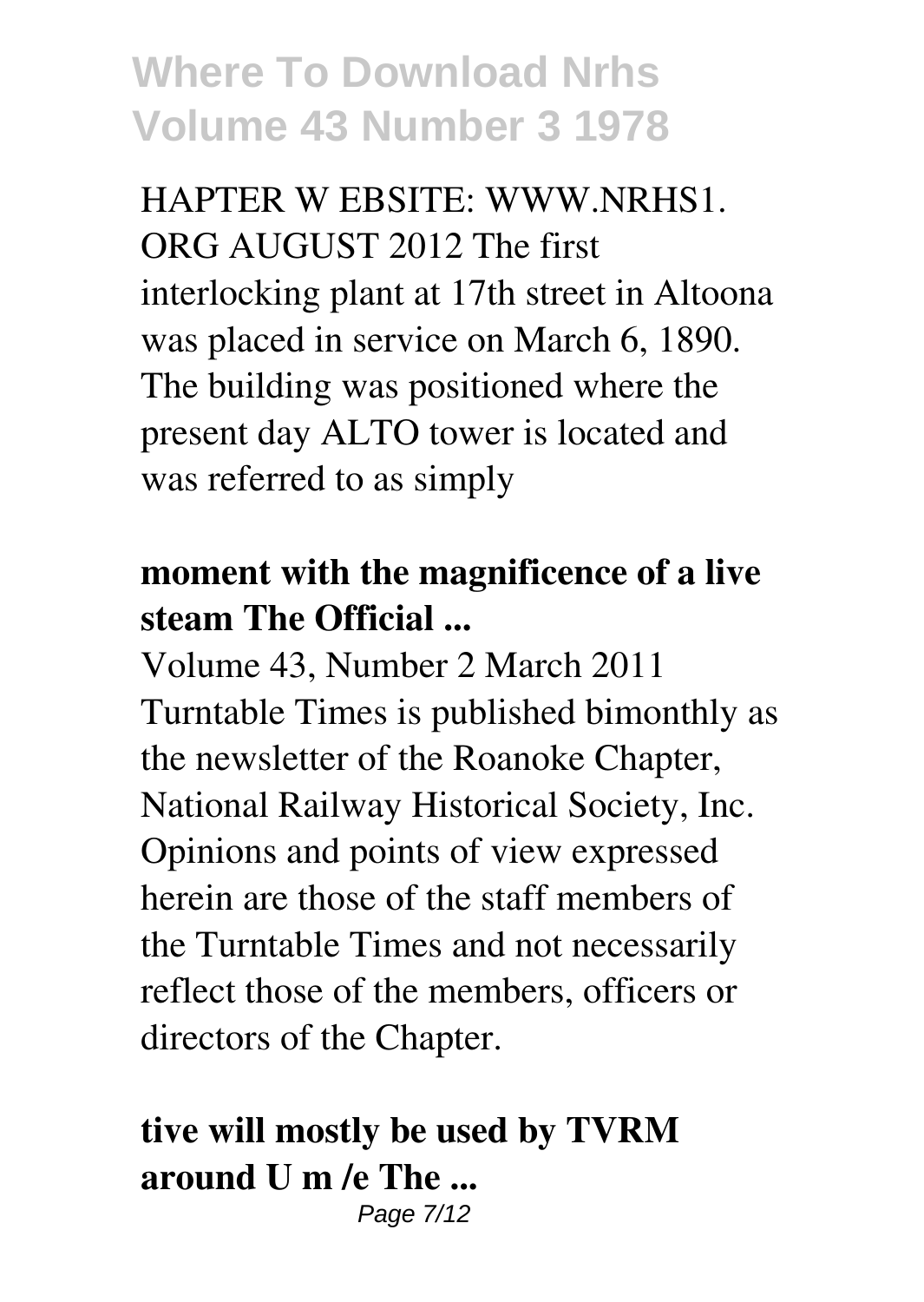Duke Law > Duke Law Scholarship  $Repository > Journals > LCP > Vol. 43 >$ No. 3 (1980) Law and Contemporary Problems ; Duke Law > Duke Law Scholarship Repository > Journals > LCP > Vol. 43 > No. 3 (1980) Volume 43, Number 3 (Summer 1980) The Burger Court: Reflections on the First Decade. Walter E. Dellinger Special Editor for this Symposium

#### **Notice - northstar-nrhs.org**

NEW ROCHELLE, N.Y. (July 9, 2019) – The Board of Education of the City School District of New Rochelle and the New Rochelle Federation of United School Employees (FUSE), the union representing teachers, other pedagogic staff and school-related professionals, are pleased to announce that the parties have reached a tentative settlement for a successor agreement. Page 8/12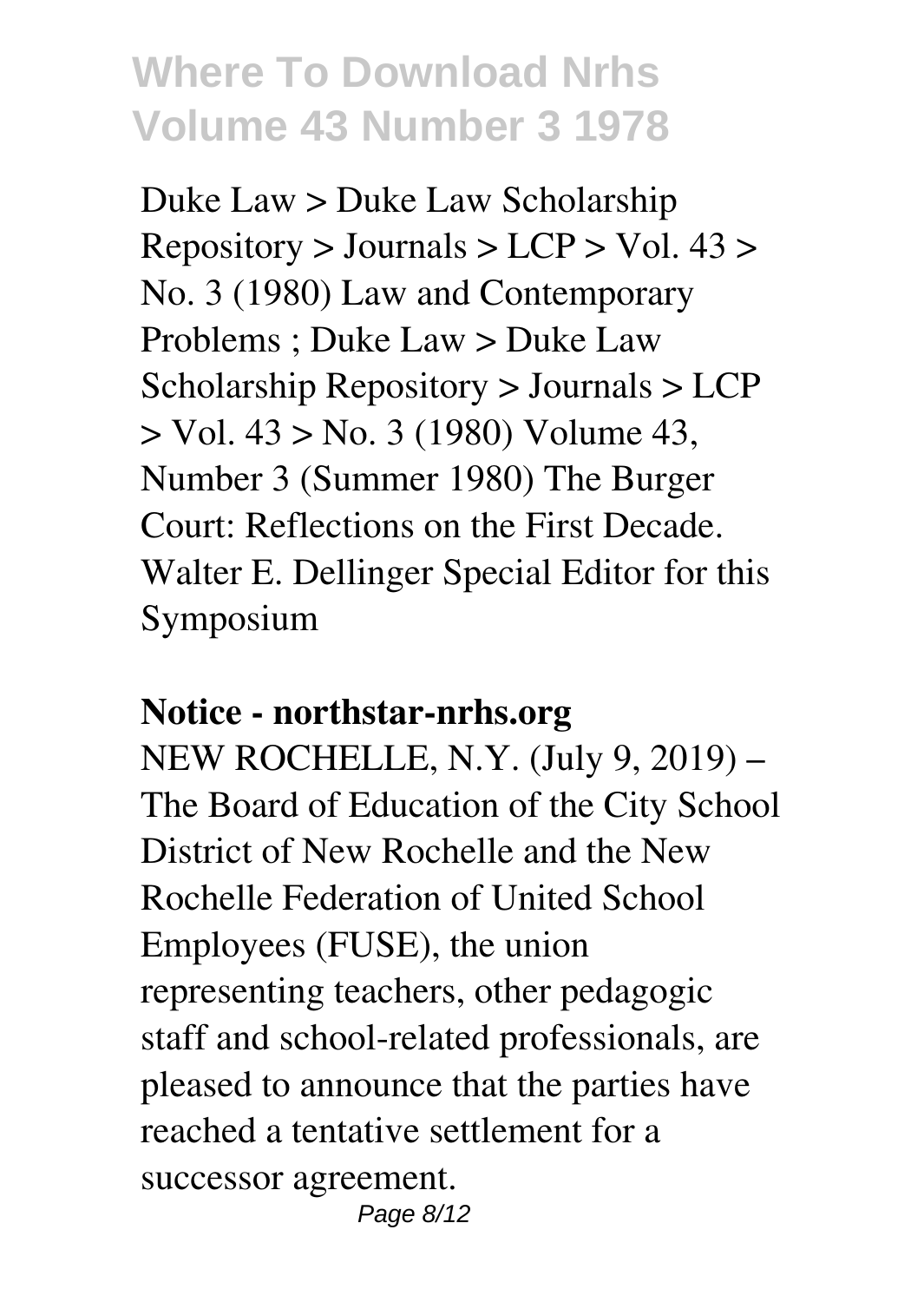#### **Home Page - New Rochelle High School**

Volume 43, Number 3 (1962) Full Issue. PDF. The Palimpsest, vol.43 no.3, March 1962. Articles. PDF. The Society for the Prevention of Cruelty to Speakers p. 113-132 Frank Luther Mott. PDF. The Midland p. 133-144 Frank Luther Mott. Edited by William John Petersen . Journal Home About This Journal

### **Duluth Trip This Month - NO MEETING! 2012 NRHS Convention ...**

Volume 43 Number 7 July 2012 Notice The July picnic will be held at Maiden Rock, WI, July 21st, 11:30 am. The ... NRHS" to Northstar Chapter NRHS Membership Services, P.O. Box 120832, St. Paul, MN 55112. ... 3 spend some time in Vancouver, an overnight stay was required.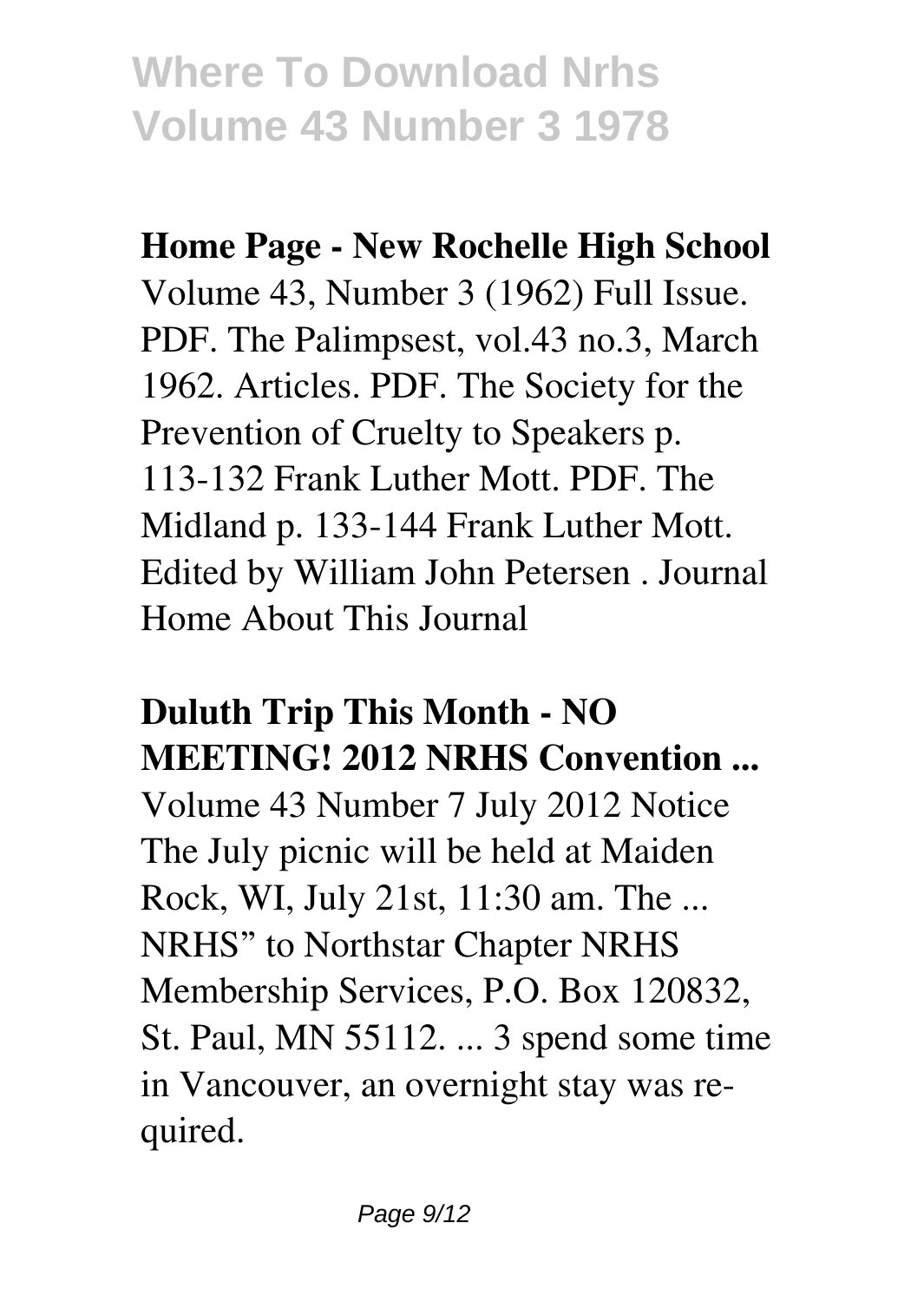## **NRHS: VOLUME 43, NUMBER 4, 1978: Amazon.com: Books**

1935-2012 volume 43 number 1 chapter website: www.nrhs1.org january 2012. l ancaster d ispatcher p age 2 j anuary 2012 from the january 1953 issue of the pennsy, prr 's employee magazine. d ... age 3 j anuary 2012 the power director " news from the ...

### **Volume 43 Number 11 November 2012 northstar-nrhs.org**

1935 - 2012 VOLUME 43 NUMBER 10 CHAPTER WEBSITE: WWW.NRHS1.ORG OCTOBER 2012 LOCAL HISTORIAN TRACES PRISONER OF WAR TRAINS THROUGH PAOLI B Y A LAN T HOMAS Roger D. Thorne, looking comfortable in jeans and a flannel shirt, talked about the allure of local history in his Malvern living room. Page 10/12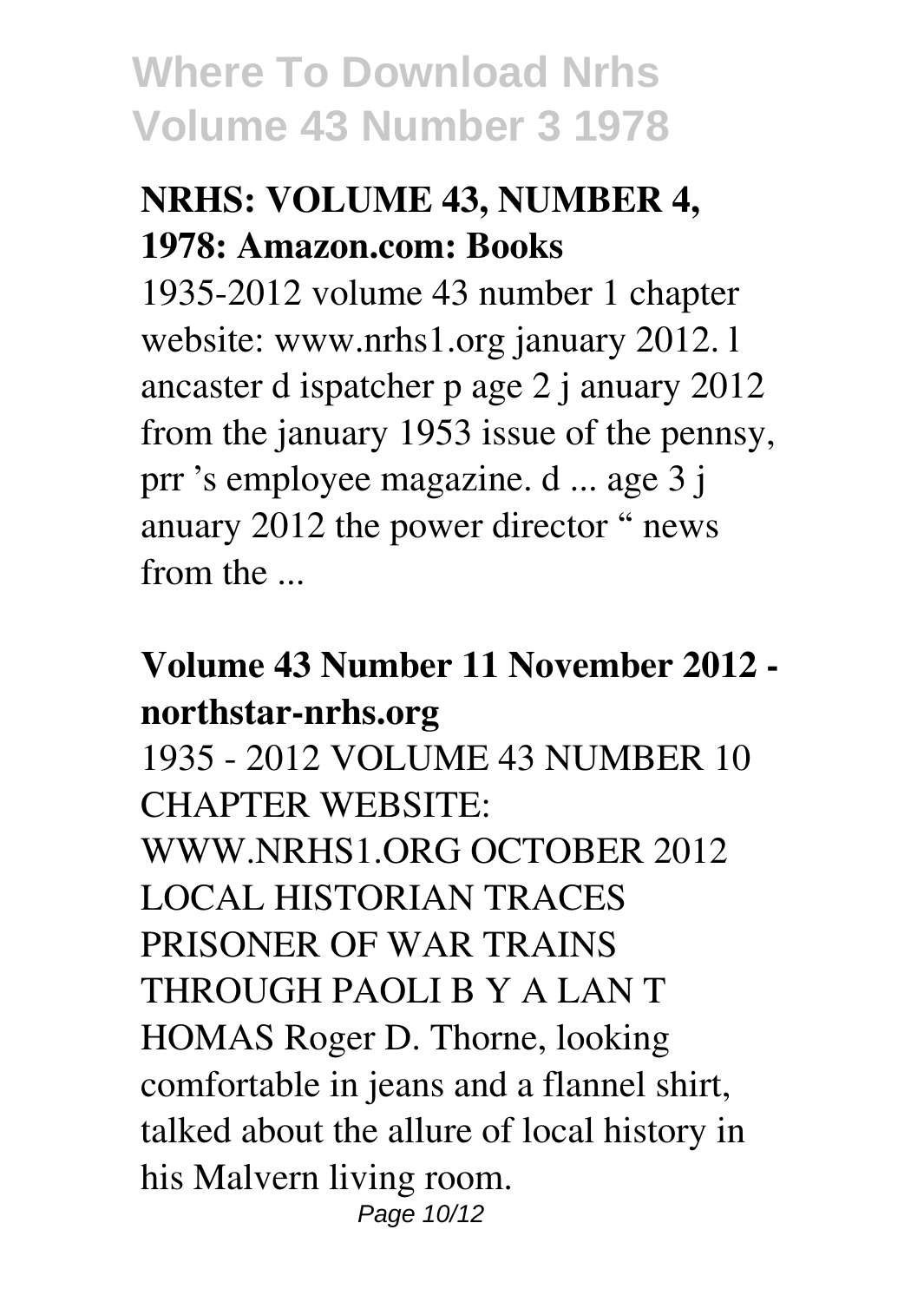# **Law and Contemporary Problems | Vol 43 | No. 3**

The Economics of Demographics provides a detailed look at how the biggest demographic upheaval in history is affecting global development. The issue explores demographic change and the effects of population aging from a variety of angles, including pensions, health care, financial markets, and migration, and looks specifically at the impact in Europe and Asia.

### **1935 - 2012 VOLUME 43 NUMBER 4 C HAPTER WEBSITE WWW NRHS 1 ...** NRHS will be held on November 17th at 6:30 pm, at Roseville Lutheran Church at 1215 Roselawn Avenue, midway between Lexington and Hamline Avenues in Roseville. See map on following page. Note the EARLIER START TIME at 6:30 Page 11/12